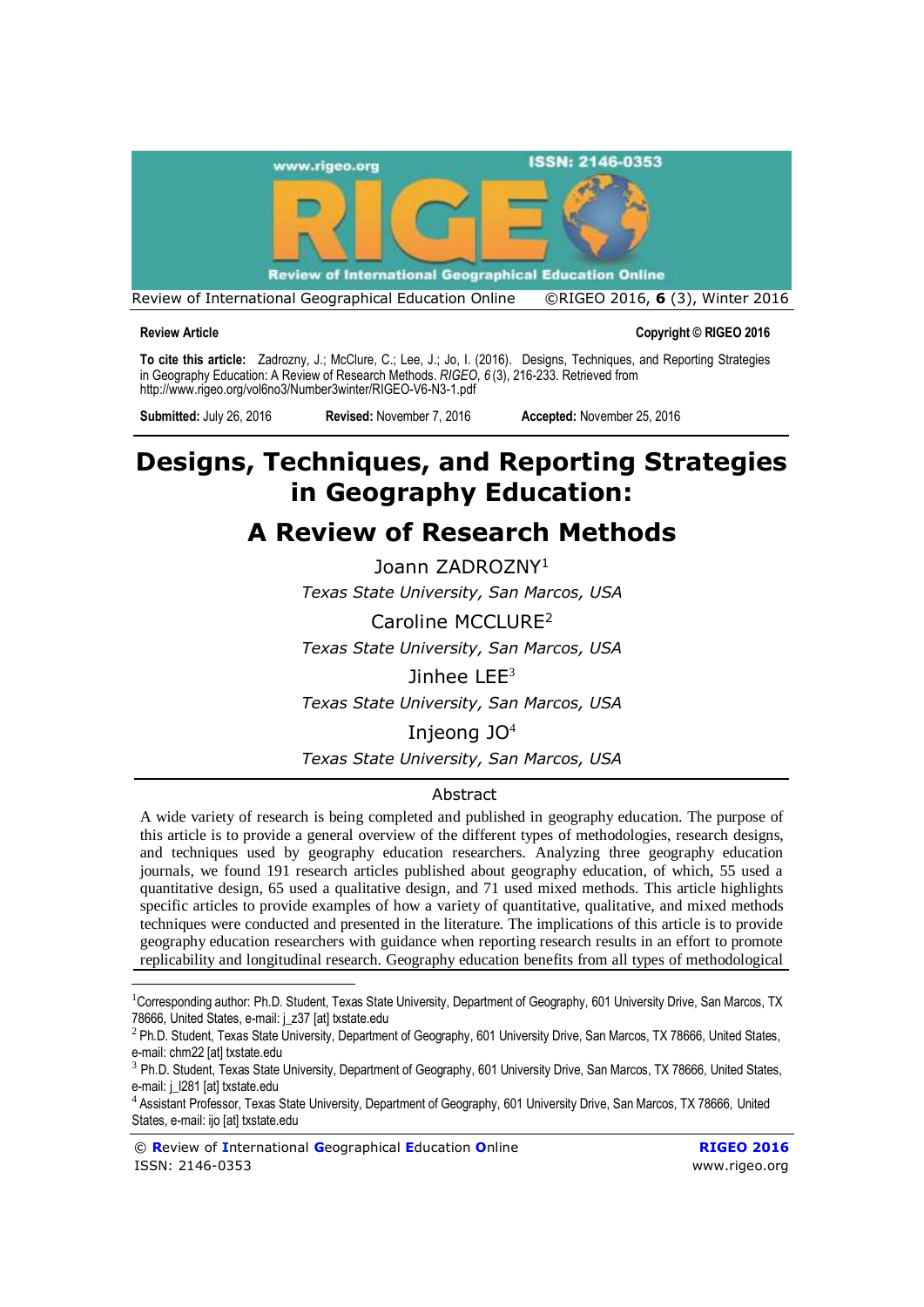designs and techniques, each serving a different purpose based upon the individuals' inquires and research questions.

# Keywords

Research Design; Geography Education Research; Quantitative Research; Qualitative Research; Mixed Methods Research; Methodologies

*A Road Map for 21st Century Geography Education: Geography Education Research* (Bednarz, Heffron, & Huynh, 2013) addressed two questions posed as charges to the research committee. Based upon these two questions, the Committee issued thirteen recommendations to improve research in geography education. The first charge dealt with areas of research that would be most effective in improving geography education at a large scale. The recommendations include examining components and characteristics of exemplary geography curricula, investigating characteristics of effective geography teaching, and more research on fieldwork, learning progressions, and teacher preparation. The second charge addressed strategies and methodologies that can be developed and adopted to maximize the impact of research in geography education. These recommendations include taking interdisciplinary and/or multidisciplinary approaches, following established principles for scientific research, and developing and studying exemplary programs, curricula, tasks, measures, and assessments to build knowledge of effective geography teaching and learning.

A way to respond to the recommendations of the Road Map, those particularly related to enhancing research effectiveness, is to systematically examine the current research practice of the field and find out specific areas for improvement, if any. A review of research methods in geography education will contribute to this by providing researchers with examples and guidelines to design research, select specific techniques for data collection and analysis, and figure out best ways to report their findings. The objectives of this review are to 1) analyze research studies in geography education in terms of research designs, specific techniques, and reporting strategies frequently adopted, and 2) provide examples of studies using those specific research methods as a future reference. Based on the findings, we also make several recommendations for improvement for research practice in geography education.

# **Research Methods in Geography Education**

Since geography is diverse in nature, geographic research is conducted in various ways. Nevertheless, the research methods used could generally be categorized into one of the three: quantitative, qualitative, or a combination of the two, called mixed methods (Gomez & Jones, 2010; Clifford, Cope, Gillespie, & French, 2016). Geography education research is particularly concerned with the teaching and learning of geography. A large assortment of research designs, data collection and data analysis methods has been employed in an attempt to uncover how students' knowledge and proficiency in geography develop and how to support the processes of learning.

Abundant research in education has focused on how students learn in the context of specific disciplines and how these research findings can contribute to improving the curriculum and instructional practice. Therefore, education research is highly relevant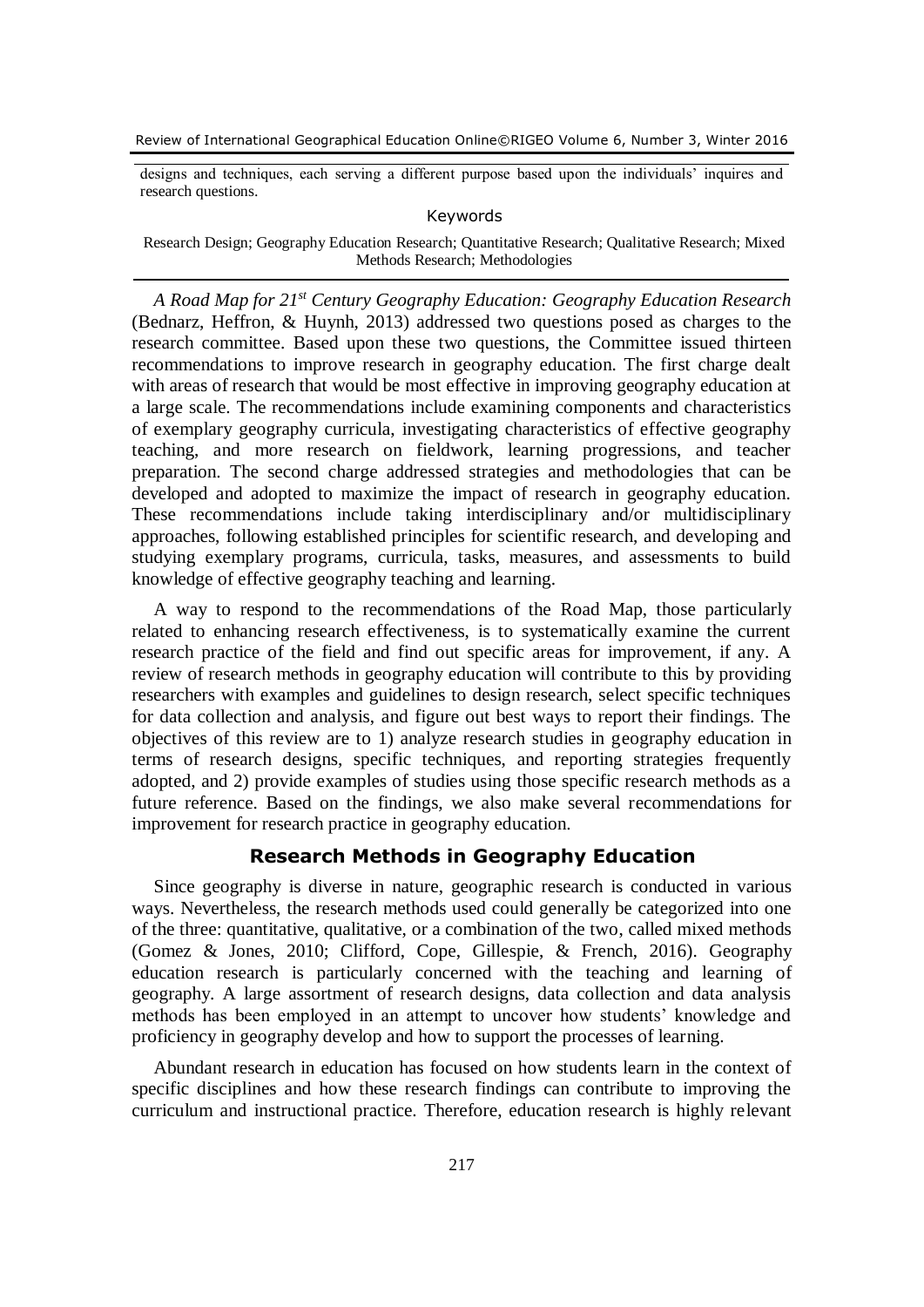for geography education, and theories and research methodologies in education provide a model for both research and practice in geography. As Cohen, Manion, and Morrison (2011) point out, though, the diverse research methods used in education follow a similar categorization to that of geography: quantitative, qualitative, and mixed methods

In this paper, we adopt Creswell's (2014) categorization and definitions for these three major research approaches for which Creswell provides concise and welldeveloped definitions, descriptions, and explanations to refer to. It should be noted, however, that Creswell is far from the only individual writing about research methods, nor should he be the only one on which researchers rely. An overview of each research design, including definition and specific techniques associated, is below.

# **Quantitative Research Methods**

Quantitative research is defined as "an approach for testing objective theories by examining the relationship among variables. These variables, in turn, can be measures, typically by instruments, so that numbered data can be analyzed using statistical procedures" (Creswell, 2014, p. 4). Researchers engaged in this form of inquiry are concerned with testing theories and hypotheses, controlling for alternative explanations, and ability to infer and generalize findings based on the sample results. Quantitative research encompasses a wide variety of methods, but generally the results are considered to be persuasive when researchers show statistical and/or practical significance.

In quantitative research studies, acquiring and reporting statistical significance through a null hypothesis significance testing (NHST) is the most popular way to show how much the results are worth paying attention to. Researchers build a hypothesis, set a criterion for evaluating statistical significance of the results, for example, 0.05 or 0.01, and test the hypothesis using a NHST based on observations of samples. The *p*-value calculated from the NHST is a probability of getting the observed results from the samples, given that the null hypothesis is true. It is not the probability that the hypothesis is right or wrong. Rather, *p*-value is based on the assumption that the null hypothesis is right. For example, assume that you are interested in whether there is a difference in test score means between two groups of students. Your null hypothesis is that there is no difference in mean scores between the two groups. You conducted a NHST and obtained a result with a *p*-value of 0.03. What this tells you is that your observed results are only 3% likely if the null hypothesis is true. The result ends in a decision of whether to reject or fail to reject the null hypothesis, a dichotomous outcome either 'statistically significant' or 'not statistically significant.' Because 0.03 is less than your pre-set criterion of statistical significance (0.05), you reject the null hypothesis and conclude there is a statistically significant difference in mean scores between two groups of students.

It should be noted that a result of NHST is considered significant not because it is important or meaningful, but because it has been predicted as unlikely to happen by chance alone (Sirkin, 2006). A *p*-value is an indicator to show the probability of getting the observed result, but it does not tell us how 'practically' the difference is significant or worth paying attention to. A concept related to importance and meaningfulness is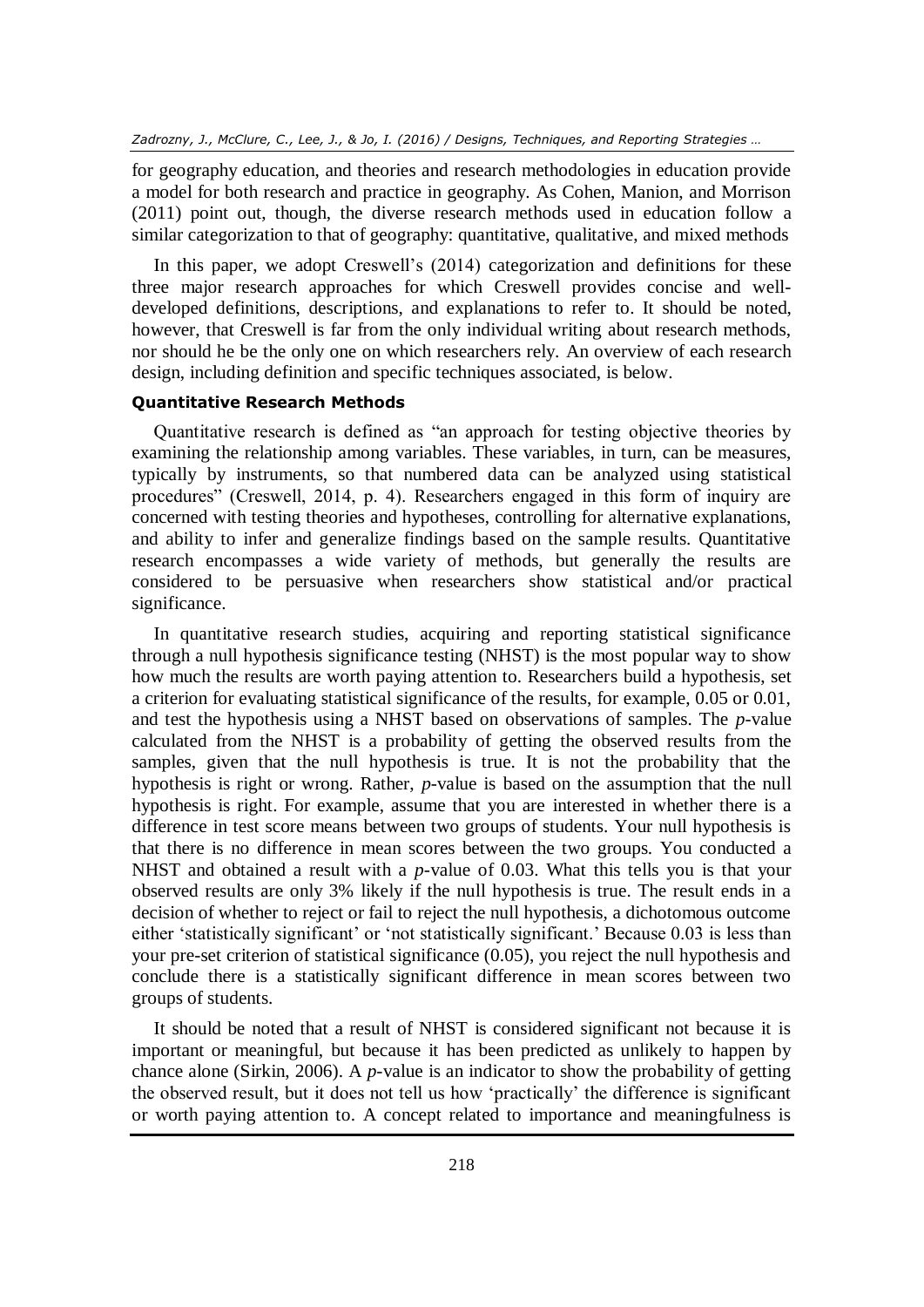'practical significance,' which measures the amount of effectiveness of the sample results (e.g., small, medium, or large effect). Effect size (ES) is a tool for showing practical significance and provides quantified information about the importance of a research result using certain metrics (Vacha-Haase, Nilsson, Reetz, Lance, & Thompson, 2000). There are many effect sizes using original units, such as a mean, difference between two means, a percentage, and correlations, as well as using a standardized value, such as Cohen's d, a regression coefficient  $(R^2)$ , odds ratio, and eta square  $(\eta^2)$ . Cohen's d,  $\eta^2$ , or  $\omega^2$  would be more relevant to geography education research in relation to the quantitative methods that are frequently used in the field, such as t-test, ANOVA, and regression analysis (Kim, 2011). Effect sizes provide information to determine the importance of research results (Gravetter & Wallnau, 2008) and are useful for replication studies to compare findings from multiple studies and ultimately to accumulate knowledge (Glass, 1976; Smith & Glass, 1977; Cumming, 2006).

Meanwhile, a confidence interval (CI) is a type of interval estimation of a population parameter and is used to indicate the reliability of an estimate from samples. A CI can be formed by extending two standard errors in each direction around a point estimate. The point estimate is the middle point of the confidence interval. Positive and negative allowances on either side of the point estimate provide the margins of error. The margin of error is half the width of a confidence interval, and it indicates the precision of the confidence interval (Liu, Loudermilk, & Simpson, 2014). A confidence interval can present statistical power of the results through its width (i.e., the shorter a CI is, the stronger statistical power of the results) and offers valuable insights into the replicability of the study. Replicability of a study is important because replication can reduce the chance that the initial result was just a fluke (Cumming, 2012). CI also facilitates a meta-analysis of studies by helping comparisons of multiple studies.

NHST and *p*-values have been the dominant technique to analyze and report results of quantitative research in education, including geography education. However, during the last decade, scholars in education recognized limitations of NHST and *p*-values (Schmidt, 1996; Vacha-Haase & Thompson, 2004; Thompson, 2006; Cumming, 2012) and encourage researchers to report confidence intervals and effect sizes in addition (Wilkinson & Task Force on Statistical Inference, 1999; Cumming et al. 2007).

### **Qualitative Research Methods**

Qualitative research is "an approach for exploring and understanding the meaning individuals or groups ascribe to a social or human problem. The process of research involves emerging questions and procedures, data typically collected in the particulars to general theses, and the researcher making interpretations of the meaning of the data" (Creswell, 2014, p. 4). This form of inquiry is rather inductive and focuses on individual meaning and importance of rendering the complexity of a situation. Qualitative research is based upon an "interpretative, naturalistic approach to the world" (Denzin & Lincoln, 2013, p. 6). Qualitative research has been frowned upon because of its lack of scientific truths, but depending on the research questions and goals, qualitative research methods may be more appropriate than quantitative research methods (Denzin & Lincoln, 2013).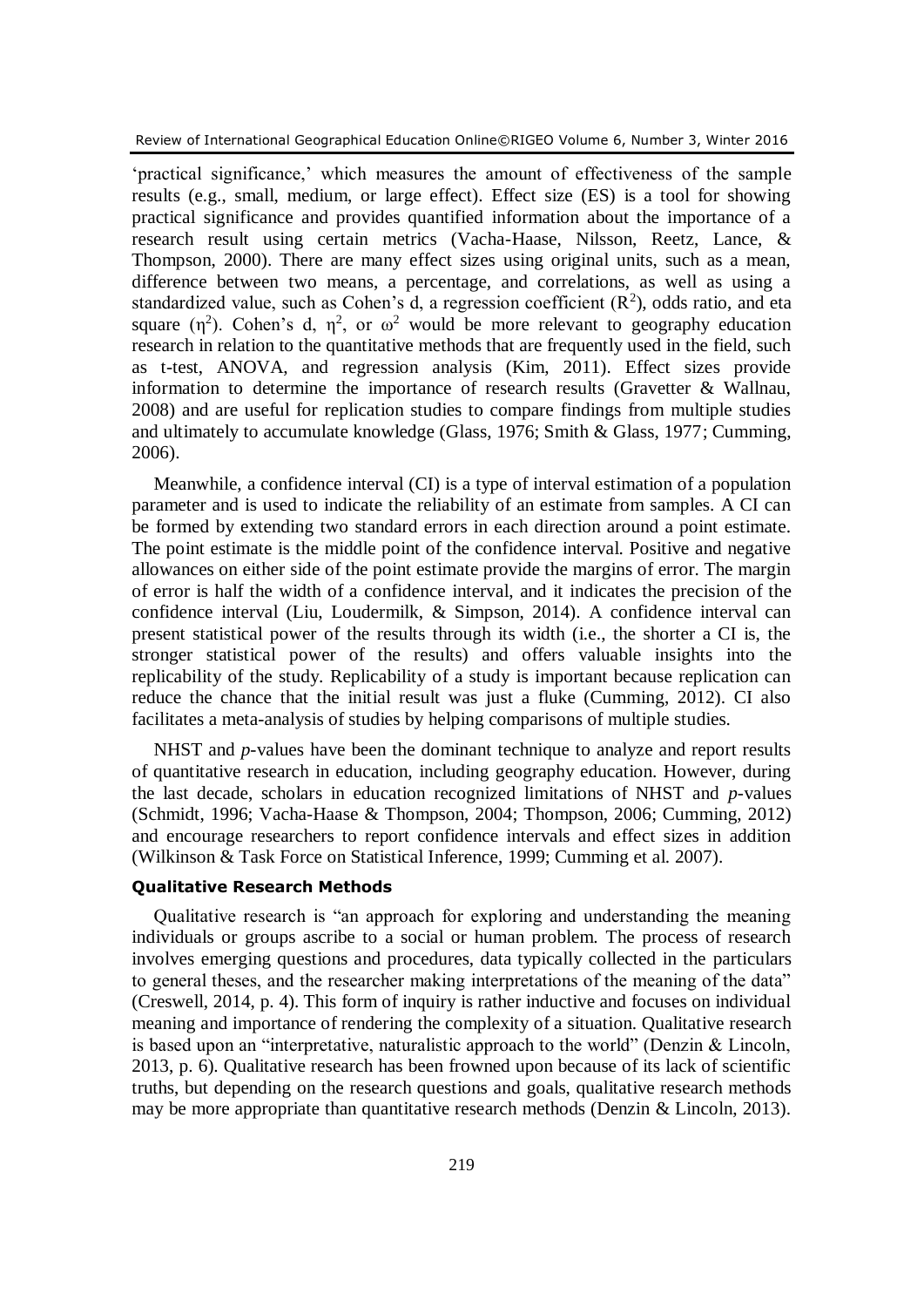There are various methods and approaches considered qualitative in nature, and each provides their own significance and inquiry. Qualitative approaches allow researchers to investigate research questions in a way quantitative does not allow. They show depths and insights that can be missing from quantitative research methods and data and allow a voice for those who do not have one publically. Denzin and Lincoln (2013) illustrate a variety of qualitative research methods including, but not limited to, case studies, interviewing, participant observation, interpretive analysis, and visual methods. According to Creswell (2014) there are four basic types of collection processes: 1) observations, 2) interviews, 3) documents, and 4) audio and visual materials.

First, observation requires the researcher entering the field and taking precise and detailed descriptions of what they observe at the research site. Observational data allows a researcher to gather data in an unstructured or semi-structured way about a particular group's or subject's activities, behaviors, actions, and a host of other types of interactions, all of which are a part of the larger human experience. The researcher can engage in the role of observer in several ways: complete participant, observer as participant, participant as observer, or complete observer. Each provides a unique observation experience.

Second, interviews can be conducted face-to-face, over telephone or Skype, or as a focus group with multiple participants. Interviews follow a protocol to ensure the researcher conducts each interview the same way. Allowing open-ended questions and a semi-structured approach allows participants to discuss their views and opinions. Data gained from in-depth interviews generates direct quotes on topics, allowing for the opinions, feelings, and personal knowledge acquired from participants that have been directly involved in the particular subject or topic.

Documents are a good source of qualitative data, leading to document analysis. This consists of the process of analyzing excerpts, quotations, or passages from written documents. These types of documents can include any type of written record (organizational, program, clinical), memoranda and personal or public correspondence, personal diaries, and responses to open-ended questionnaires and surveys (Patton, 2002; Creswell, 2014). Lastly, using audio and visual materials constructs data ranging from videotapes to sound recordings, from photographs and website main pages, to text messages and social media text to name a few. There are pros and cons to each technique, making it beneficial to collect qualitative data in a variety of forms.

# **Mixed Methods Research Methods**

According to Creswell (2014), mixed methods research is conceptualized as "an approach to inquiry involving collecting both quantitative and qualitative data, integrating the two forms of data, and using distinct designs that may involve philosophical assumptions and the theoretical frameworks" (p. 4). The core assumption is that the combination of qualitative and quantitative approaches will provide a more complete understanding of a research problem than using either approach alone.

Mixed methods research has been used in various disciplines, such as health and medicine, evaluation, educational research, sociology, and psychology (Tashakkori &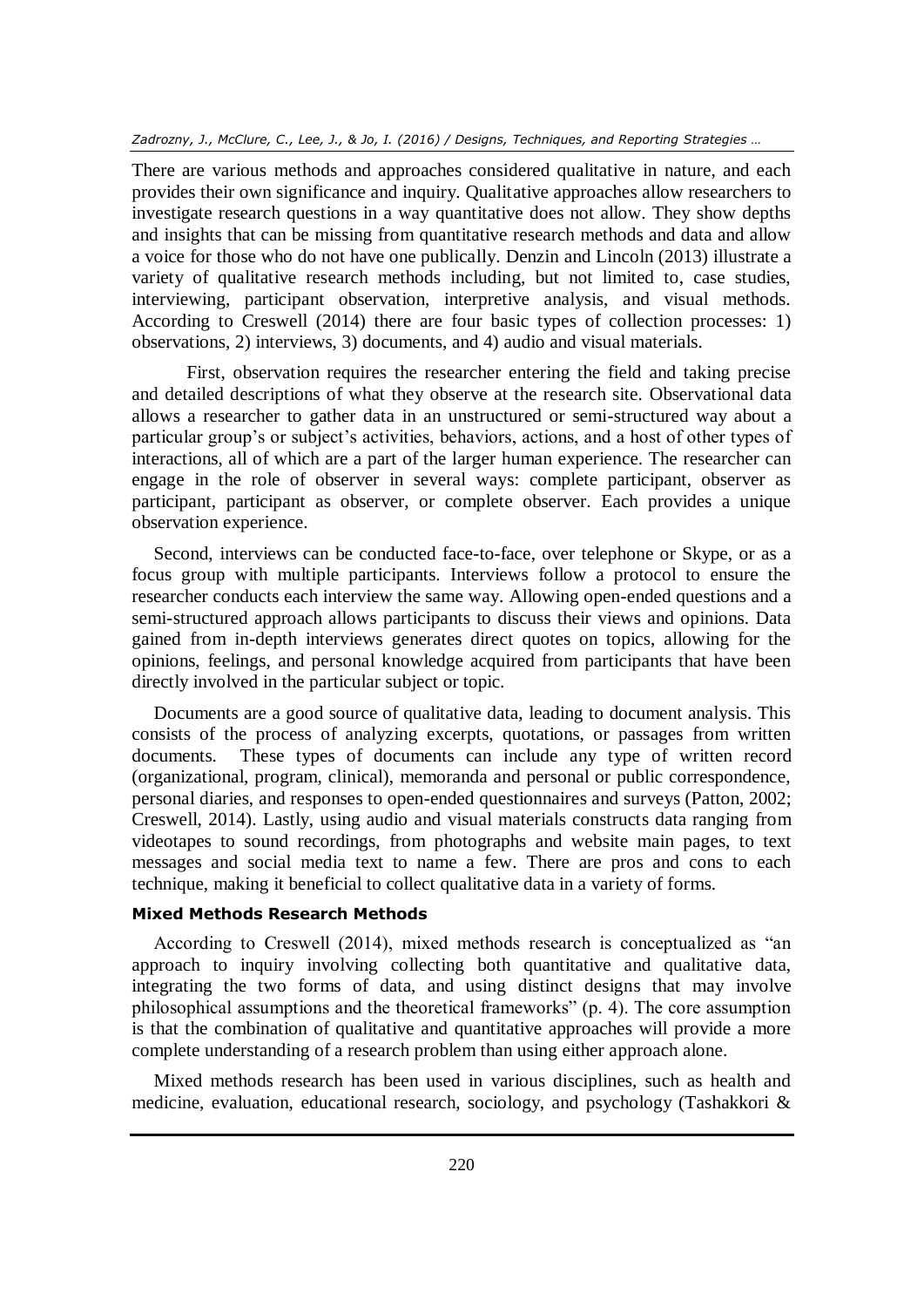Creswell, 2008), illuminating the diversity of mixed methods. Since it is a relatively new methodological approach, researchers have a different idea of what constitutes as mixed methods. If data is collected qualitatively, and then analyzed quantitatively, is it mixed methods? What if data is collected and analyzed both quantitatively and qualitatively, is that mixed methods? Or, is it mixed methods if the data is collected both ways, but only analyzed one way? The answer to these three questions is yes. No matter which way the data is collected or analyzed, the research design is mixed methods because the data is exposed to both quantitative and qualitative methodologies. Since mixed methods can be executed in various ways, Creswell and Plano Clark (2007, 2011) outlined six mixed methods designs that are commonly found in research. Creswell and Plano Clark provide an excellent, easy to understand explanation about each of these designs, so only a brief explanation of each follows.

The first design, convergent parallel, "occurs when the researcher collects and analyzes both quantitative and qualitative data during the same phase of the research process and then merges the two sets into an overall interpretation" (Creswell & Plano Clark, 2011, p.77). The second, explanatory sequential design, begins with "a quantitative phase and follows up on specific results with a second phase. The second, qualitative phase is implemented […] to explain the initial results in more depth" (Creswell & Plano Clark, 2011, p. 82). Exploratory sequential design, the third mixed methods design, is when "the researcher starts by qualitatively exploring a topic before building to a second, quantitative phase. [...] The primary purpose [...] is to generalize qualitative findings based on a few individuals from the first phase to a larger sample gathered during the second phase" (Creswell & Plano Clark, 2011, p. 86). The fourth design, embedded, "combines the collection and analysis of both quantitative and qualitative data within a traditional quantitative research design or qualitative research design. The collection and analysis of the second data set may occur before, during, and/or after the implementation of the data collection and analysis procedures traditionally associated with the larger design" (Creswell & Plano Clark, 2011, p. 90). The fifth is transformative design, which "occurs when researchers conduct mixed methods research using a theoretical-based framework, such as a transformative worldview. [...] The purpose of this design is to conduct research that is change oriented and seeks to advance social justice causes by identifying power imbalances and empowering individuals and/or communities (Creswell & Plano Clark, 2011, p. 96). Lastly, the multiphase design occurs "when an individual researcher or team of investigators examines a problem or topic through an iteration of connected quantitative and qualitative studies that are sequentially aligned, with each new approach building on what was learned previously to address a central program objective (Creswell & Plano Clark, 2011, p. 100). Each design serves a different purpose based upon the needs of the researcher and the research questions asked.

# **Methodology**

#### **Selection of Research Studies**

This study began by searching for empirical research articles through three academic geography journals that focus on the teaching and learning of geography. The three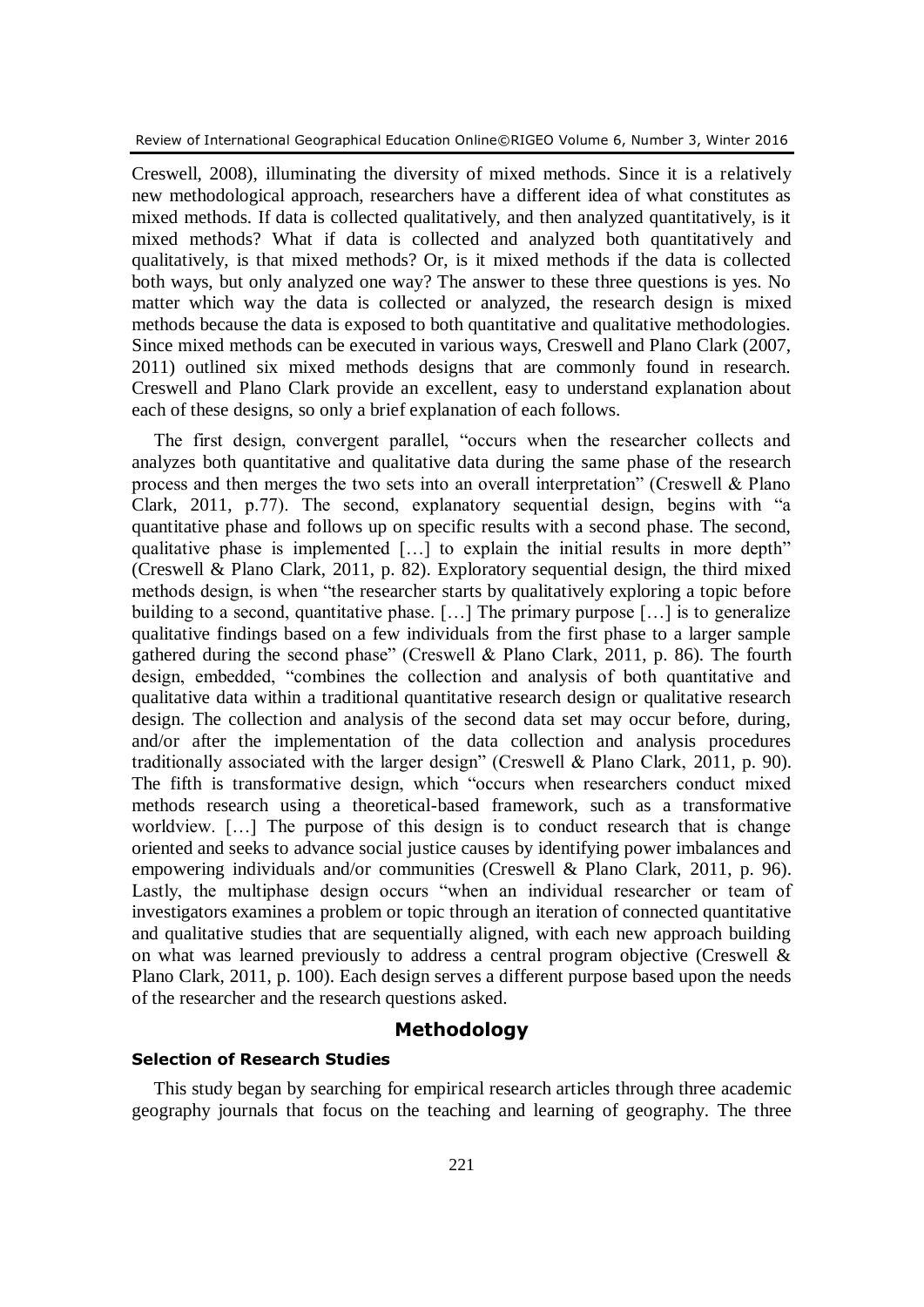*Zadrozny, J., McClure, C., Lee, J., & Jo, I. (2016) / Designs, Techniques, and Reporting Strategies …*

journals selected were *Journal of Geography, Journal of Geography in Higher Education,* and *International Research in Geographical and Environmental Education* due to their long history of publishing articles encompassing geography education research. Following the objective of this study to analyze research studies in geography education in terms of research designs, specific techniques, and reporting strategies frequently adopted, we did not limit ourselves to a specific time frame, but instead took an exploratory approach to gather a large enough sample from each journal to review. We wanted to look at what type of research designs, data collection and analysis methods, and reporting strategies were being employed by geography education researchers, rather than what trends were apparent over a fixed time period (e.g. Bednarz, 2000). In order to get enough examples of research methodologies for our review we uncovered 60 research articles over a nine-year span (2005-early 2014) in the *Journal of Geography*; over a 15-year span (1999-early 2014), 58 research articles in the *Journal of Geography in Higher Education*; and over an eight-year span (2006-early 2014), 79 research articles were found in *International Research in Geographical and Environmental Education*. The difference in the number of research articles is due to the journals' differences in scope and publication frequency. For example, *International Research in Geographical and Environmental Education* is heavy on research articles with a publication frequency of four times a year, while *Journal of Geography* is published six times a year and includes commentaries, book reviews, and teacher resource papers. A total of 197 geography education research articles were found. However, six articles were discarded due to lack of clarity of the research design, leaving 191 research articles analyzed.

#### **Coding**

To systematically identify and categorize specific research methods and procedures used in the 191 research articles, information from each article was compiled and organized into a database. Basic information, such as journal title, article title, key words, and research objectives/questions/hypotheses, were entered into the database. For research articles with human participants, information about sample size, age, grade level, gender, and geographic location, was collected. Based on the research methods described by the corresponding authors, information about the data collection and analysis procedures, statistical techniques, instruments, and other materials used, was also extracted from the articles and entered into the database. A summary of each article was also recorded.

Using the information entered into the database, each research article was categorized as either quantitative, qualitative, or mixed-methods. This categorization was based upon the coding of each articles research method section. Codes such as interviews, focus groups, content analysis, open-ended questionnaires and surveys, journals, and observations signified qualitative data collection and analysis (Bogdan & Biklen, 2007; Denzin & Lincoln, 2013; Clifford, Cope, Gillespie & French, 2016). Whereas codes such as pre-and post-test, experiments, evaluations, Likert scales, validity assessment, t-tests, Pearson's coorelation, ANOVA, and close-ended questionnaire and surveys were coded for quantitative data collection and analysis (Diggle & Chetwynd, 2011; Cumming, 2012; Clifford, Cope, Gillespie & French,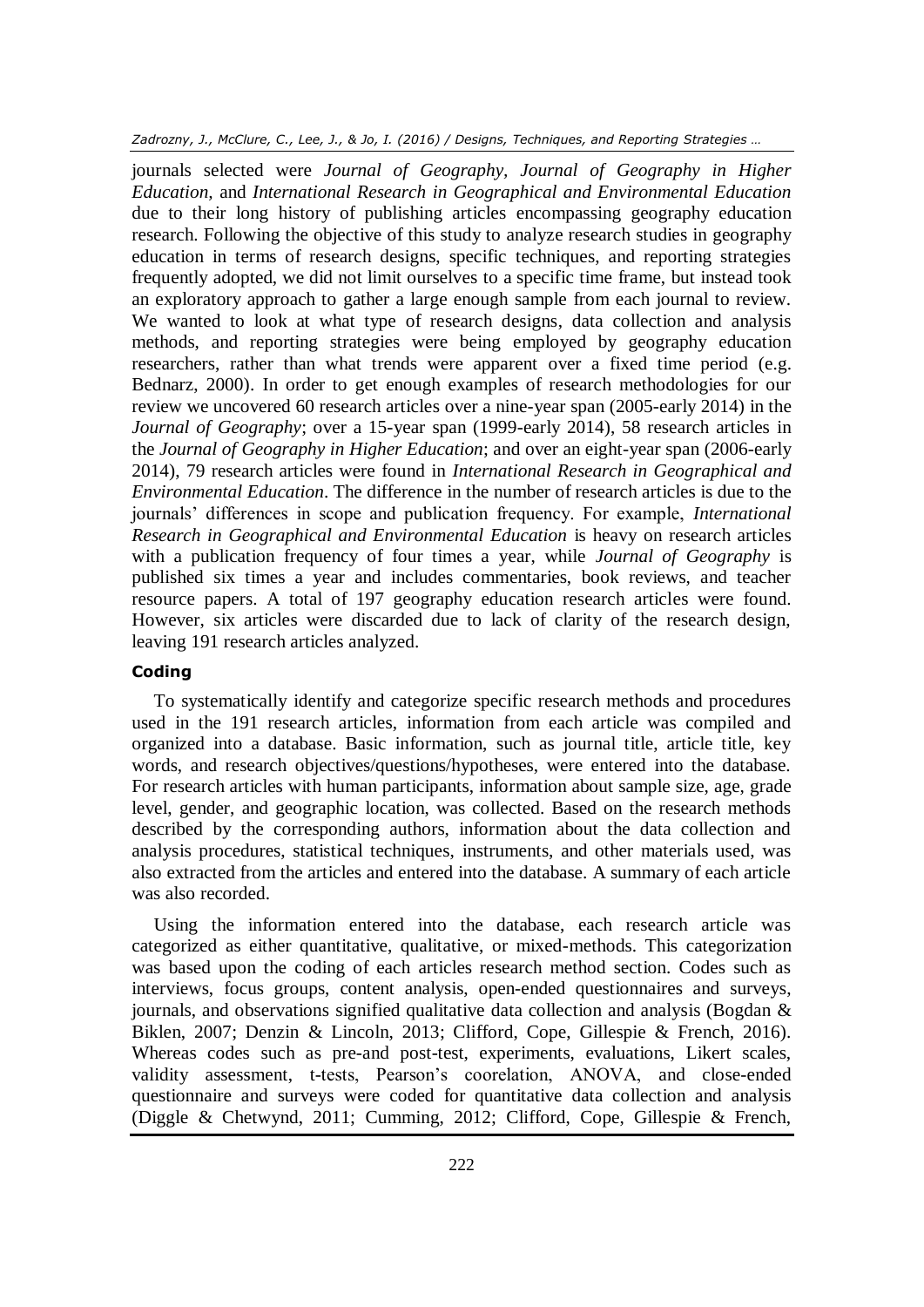2016). Those articles that included both were coded as mixed methods. As noted above questionnaires and surveys can be considered either a quantitative or qualitative data collection method, based upon whether it was close-ended or open-ended. Many times researchers did not explicately state whether it was close-ended or open-ended. This leads to the importance of looking at how the data was analyzed in order to differentiate between a quantitative, qualitative, or mixed method research design. Therefore, close attention was paid to how the data was collected and how it was analyzed to ensure the correct catergorization of the articles.

Each member of the research team analyzed the database and coded the articles. The research team crosschecked the coding results with one another to ensure each article was appropriately categorized. In-depth discussions took place to resolve any inconsistencies. Out of the 191 research articles reviewed, 55 articles were identified as quantitative, 65 were qualitative, and 71 coded as mixed methods.

#### **Results**

### **Quantitative Methods Used in Geography Education Research**

We analyzed 55 articles identified as quantitative research studies according to the research topics, statistical and other quantitative techniques used, and strategies used to report the study results. Over half of studies that adopted quantitative approaches (34 out of 55) investigated effect of an educational intervention or compared effectiveness between different teaching strategies. Twelve (out of 55) studies investigated students' and teachers' knowledge and perceptions about various tools and pedagogical strategies in geography, such as Geographic Information Systems (GIS), web-based learning, and fieldwork.

Forty-nine studies applied statistical analyses, and popularly used techniques include *t*-test and analysis of variance (ANOVA) to compare means and correlation coefficients to determine correlations among variables of interest. In six articles about developing assessment tools, Cronbach's alpha was used to estimate the reliability and validity of the assessments. Table 1 presents frequently used quantitative methods in geography education and their main research objectives.

**Methods used Objective of Analysis Examples t-test and ANOVA** Comparing Variables Evaluating map overlay skills among grade levels. (Battersby, Golledge, & Marsh, 2006) **Factor Analysis, Cronbach's alpha, t-test, &**  Developing and Validating Assessments Developing spatial thinking ability test. (Lee & Bednarz, 2012)

Table 1

*Frequently used quantitative methods by research objectives*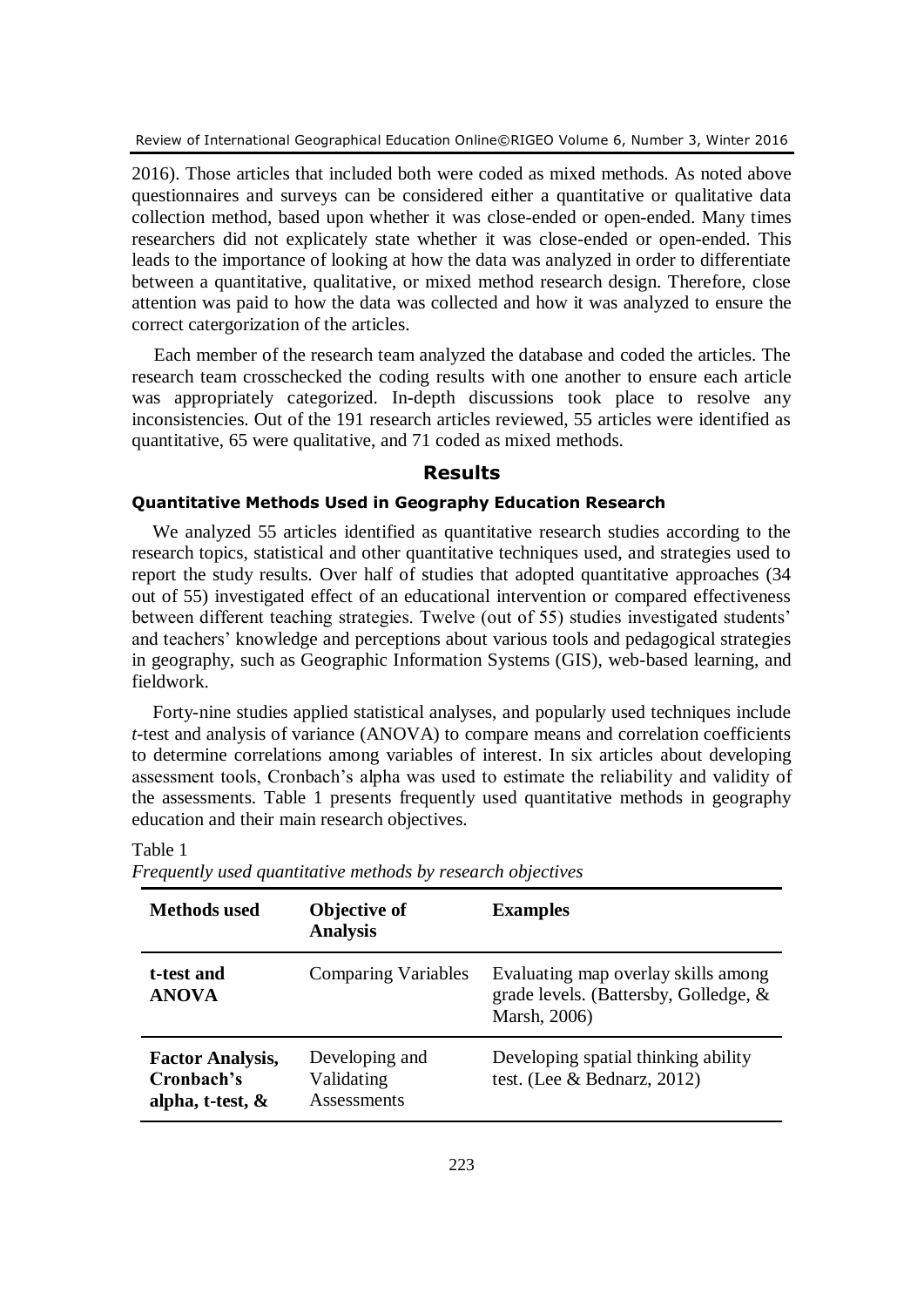*Zadrozny, J., McClure, C., Lee, J., & Jo, I. (2016) / Designs, Techniques, and Reporting Strategies …*

#### **ANOVA**

| <b>Factor Anaylsis,</b><br>t-test, & ANOVA | <b>Examing Perceptions</b> | Surveying constraints to GIS usage.<br>(Höhnle, Schubert, & Uphues, 2013)                                 |
|--------------------------------------------|----------------------------|-----------------------------------------------------------------------------------------------------------|
| Chi-square test                            | Others                     | Investigating the location and<br>spatiality of questions in geography<br>textbooks. (Jo & Bednarz, 2011) |

For the 55 studies reviewed, p-value was almost the only indicator used to determine significance of the results. Only eight articles reported effect, and there were four studies reporting a confidence interval with the results.

#### **Qualitative Methods Used in Geography Education Research**

A total of 65 articles that applied a qualitative research design was reviewed. Thirtyseven articles used interviews as the main data collection method, 12 articles used observation, and 40 articles used document analysis. Forty-five out of 65 articles used only one of the qualitative data collection methods, and the other 20 used more than one. All studies that used direct observation also used one or both of the other methods. Table 2 presents frequently used qualitative methods in geography education and their main research objectives.

#### Table 2

*Frequently used qualitative methods by research objectives*

| <b>Methods</b> used         | <b>Objective of Analysis</b>                                                                           | <b>Examples</b>                                                                                                                             |
|-----------------------------|--------------------------------------------------------------------------------------------------------|---------------------------------------------------------------------------------------------------------------------------------------------|
| <b>Interviews</b>           | Gain an Individuals'<br>Perception                                                                     | Internet-based GIS in an<br>inductive learning environment:<br>A case study of ninth-grade<br>geography students. (Milson &<br>Earle, 2008) |
| <b>Observation</b>          | Gain an Understanding of<br>the Environment and the<br>Interaction Between<br>Participant and Observer | Environmental Learning Using a<br>Problem-Based Approach in the<br>Field: A Case Study of a Hong<br>Kong School. (Kwan, 2008)               |
| <b>Document</b><br>analysis | Examing the Cotent of<br>Written/Historical/Archival<br>Artifacts                                      | Integrating geospatial<br>technologies in an energy unit.<br>(Kulo & Bodzin, 2011)                                                          |

An example of using interviews is Milson and Earle (2008), who used a case-study research design to understand how to incorporate Internet-based GIS (IGIS) into a ninth-grade geography lesson on Africa, with the goal to understand the "implications of integrating IGIS into secondary geography classrooms and the potential for this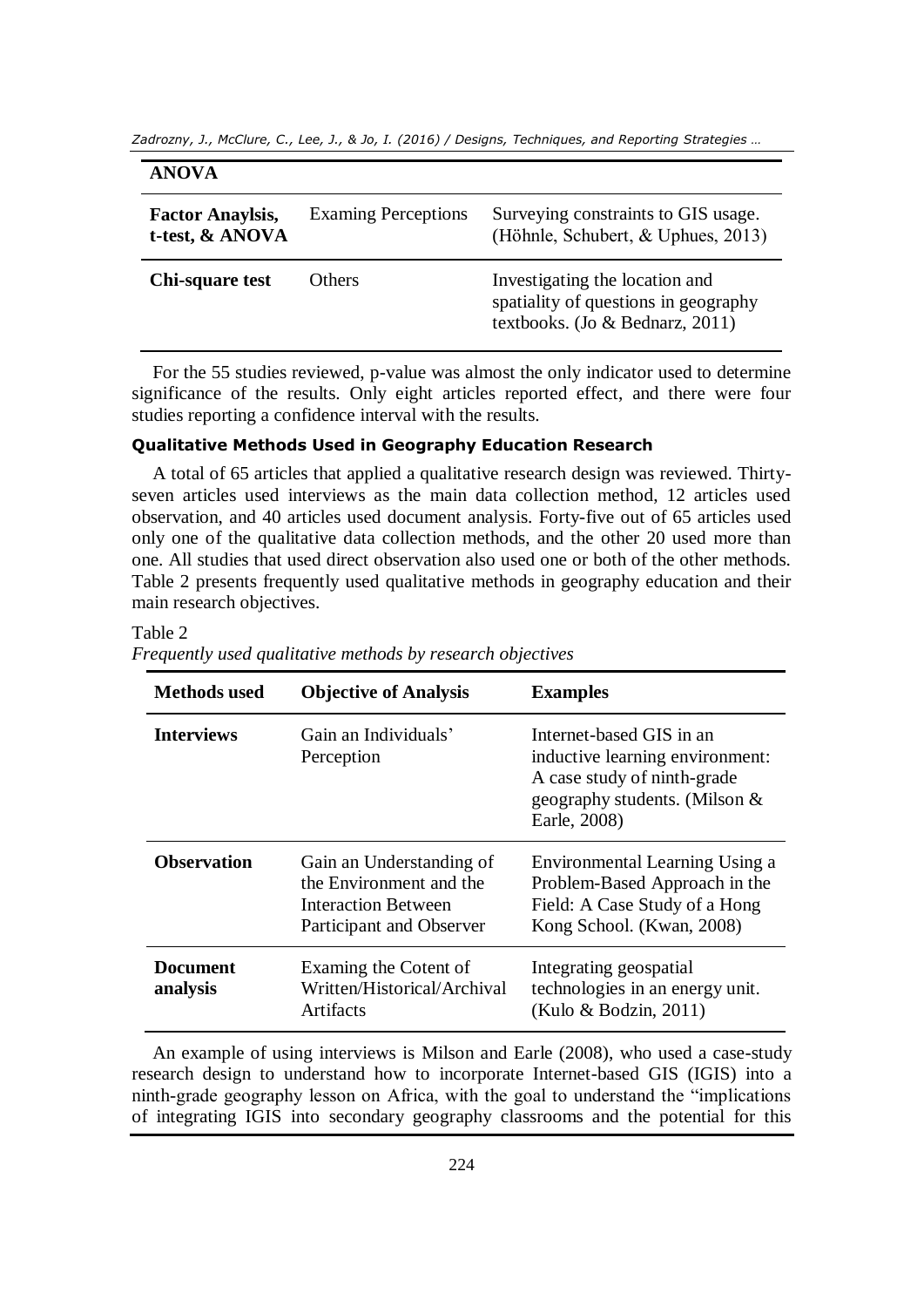application [IGIS] to support inductive learning models of geography education" (p.227). The researchers used both classroom observations and focus-group interviews with students to better understand how students responded to IGIS. The interviews consisted of 48 students in 14 focus groups that were split into "above average," "average," and "below average" academic ability groups by the teacher. The interviews were semi-structured, allowing for descriptive and evaluative questions to be asked, along with follow-up questions for clarification on previous questions.

Forty articles used document analysis of written documents as at least one of the research methods. Kulo and Bodzin (2011) used all three major qualitative research methods, but their use of written documents and document analysis is exemplary. The study focused on integrating geospatial technologies into an energy unit for 110 eighth graders. The researchers used content analysis of written documents as the primary research method, but these were supplemented with observations by the researchers, interviews and debriefing sessions with the teacher after each lesson, written student artifacts and reactions to instructional materials, assessment responses that were embedded in the curriculum, and student journal entries. From these materials it was found that students were able to improve their knowledge and understanding of energy sources, along with their spatial thinking skills, through the implementation of the lesson using geospatial technologies.

Observation research was used by twelve articles. It was difficult to find an exemplary example of how observation can be used as a research method, as the articles that used this method did not clearly state how observation played into the findings of the study. In many instances, observations were written down and then analyzed as a written document. This was also the only research method that was not used alone for any of the studies. Despite the lack of replicability and research consistency across studies, there are exemplary models of qualitative research among the study articles for each method.

Research themes and content varied greatly from article to article. Articles that used one or more qualitative methods covered content such as GIS (e.g., Kulo and Bodzin 2011); fieldwork (e.g., Dummer, Cook, Parker, Barrett, & Hull, 2008); environmental learning (e.g., Ketlhoilwe, 2013); student conceptions of geography environmental learning (e.g., Bent, Bekx, & Brok, 2014); problem based learning (e.g., Kwan, 2008); and textbooks (e.g., Yang, 2013) in addition to many more.

#### **Mixed Methods Used in Geography Education Research**

Among the 71 mixed methods articles, 26 used the explanatory research design. This result is not surprising as many researchers are most comfortable with the collection, analysis, and reporting of quantitative data. Quantitative methods are also the most desired and accepted for journal publication. Convergent and embedded designs accounted for 14 articles each, exploratory design was used in nine articles, multiphase design was used in seven articles, and transformative was used only once. A review of the geography education research provided a variety of ways to carry out qualitative and quantitative data collection. Quantitative methods included close-ended questionnaires, surveys, and pre-and post-tests. Qualitative data included interviews, focus groups,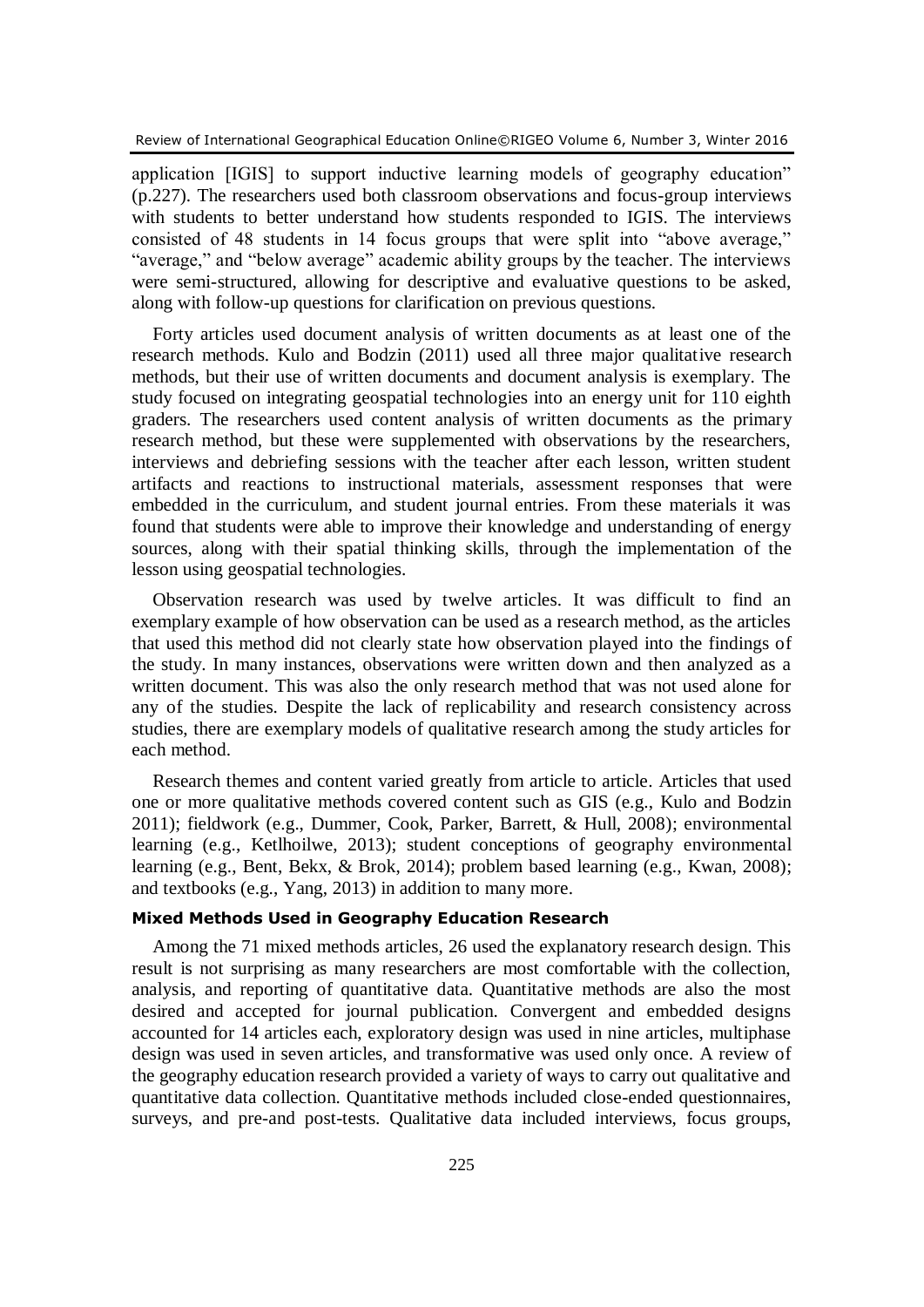open-ended questionnaires, and observations. There were articles that collected data qualitatively, but analyzed it quantitatively, and vice versa, simply showing the vast ways to coduct research.

An explanatory mixed methods design was applied by Wang and Chen (2013), where the researchers used a questionnaire and personal interviews to investigate Taiwanese teacher perceptions of GIS teaching, the popular pedagogies used by GIS teachers, the constraints that hinder the implementation of GIS teaching, and the distinguishing characteristics of GIS education in Taiwan. They explicitly state in their article that the personal interviews were conducted to supplement the results of the questionnaire and to obtain further information, identifying the key components of an explanatory design. The questionnaire included six categories, which were analyzed using Kolmogorov-Smirnov test, Shapiro-Wilk test, and Wilcoxon rank-sum test.

An example of a convergent mixed methods design is DiBiase and Kidwai's (2010) study. The research questions they posed were (1) why do older students seem to thrive better in this introductory course in geographic information, science, and technology, even though younger students are allegedly more accustomed to computing and information technologies and (2) what differences in student behavior, course design, and instructor roles should faculty members and administrators anticipate in relation to the ages of the students they plan to engage online? In order to answer these questions, they performed a quasi-experimental study and employed a mixed methods research design including quantitative and qualitative data. The experiment compared students from an undergraduate course (GEOG 121) and those from a continuing adult professionals course (GEOG 482). The data was collected and analyzed in several ways including records of student activity within the learning management system, student emails and discussion board postings, activity diaries kept by the lead author, surveys of student attitudes, and semi-structured telephone interviews with select undergraduate students. The quantitative and qualitative data was collected simultaneously throughout the course, and it was analyzed together to understand and explain the differences in performance and attitudes of younger and older adult learners.

An embedded mixed methods design can be found in Huang's (2011) article. Huang carried out an experimental design by developing two websites providing a different learning environment, one structured and one exploratory, which was used by two groups of students. As the students explored the web sites, the screens were videotaped to analyze students' Web-browsing behavior. Other quantitative and qualitative data was collected in the form of a geography achievement test on the content of the web sites, a student worksheet to be answered during the browsing of the web sites, and interviews and observations. The quantitative data were analyzed by using t-tests, and the interviews and observations helped the researcher understand students' cognitive model. The qualitative data was collected and analyzed to get a better understanding of the student actions. The qualitative data embedded in the primary quantitative research design provided a deeper understanding.

Solem and Foote's (2006) article is an example of exploratory mixed methods design, exploring the experiences of early career geography faculty by using focus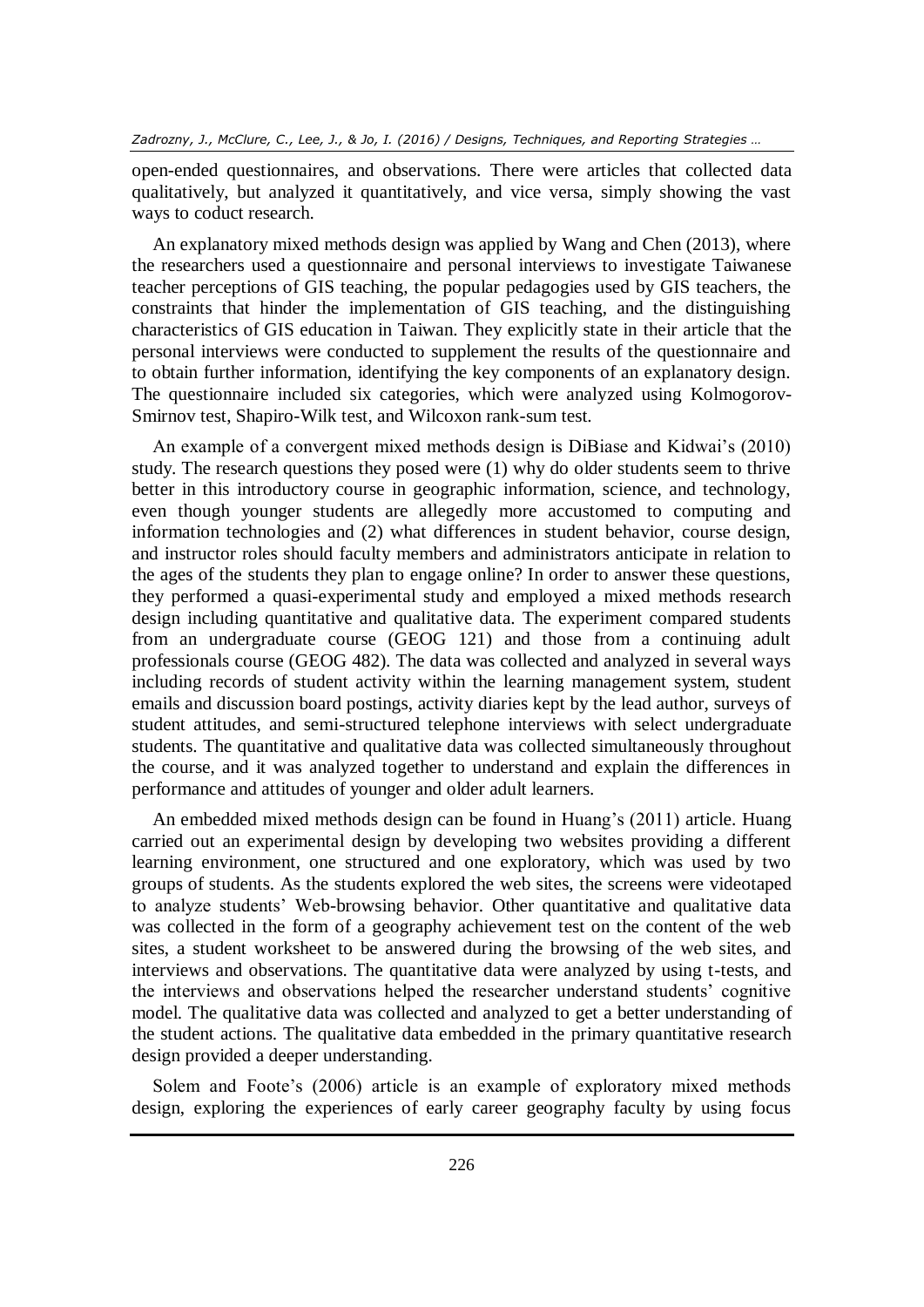group interviews as a source of qualitative data, which helped formulate hypothesis for a more detailed study using a written questionnaire. The interviews, analyzed using HyperRESEARCH software, identified fifteen distinct career issues and perceived effective strategies for coping with these issues. In order to verify the significance of the career issues raised in the focus groups and their relationship with social and professional characteristics, a written survey was administered to a sample of faculty to collect quantitative data. Factor analysis, Principal Components Analysis (PCA) with Varimax rotation, Cronbach's alpha, Mann-Whitney U test, and the Kruskal Wallis test were all ways the quantitative data were analyzed.

An article by Boehm, Brysch, Mohan, & Backler (2012) provides an example of a multiphase mixed methods design. An online professional development series targeted for pre- and in-service grade 6-9 geography, science, and environmental science teachers was proposed as a new way to provide professional development for geography teachers. In order to determine the receptiveness of an online program compared to face-to-face, there were multiple phases of data collection. During this first phase of preliminary research, four groups were surveyed, each with a different set of open and close ended questions, to get an idea of the potential value and use of the program. The second phase involved an experiment that compared the online professional development program to traditional face-to-face professional development with two groups of teachers. After each group experience both styles of professional development, they were asked to complete a Likert-scale survey to compare the two styles, which was analyzed using a chi-square goodness-of-fit test.

Lastly, the article by Brinegar (2001) shows an example of a transformative mixed methods design. The paper is written from a feminist perspective, and the overall purpose is to report on women's progress in the discipline of geography by using a variety of data sources to analyze. The data sources used included figures from the National Center for Education Statistics and the National Science Foundation, journals and publications produced by the Association of American Geographers, and a qualitative survey from US doctorate-granted geography departments. Female representation both in faculty and students was determined by the percentages and number graduated. The percentages of research articles authored by women was also documented and analyzed.

#### **Discussion**

Out of the 191 research articles reviewed, 55 articles were identified as quantitative, 65 qualitative, and 71 were identified as mixed methods studies. As research design is closely related to specific types of inquiry and research questions, the variety of research designs found can be considered a reflection of the numerous inquiries and research questions investigated in geography education. Despite the relatively fewer numbers of quantitative studies it does not mean that geography education researchers were less concerned with research questions that can be investigated through quantitative research techniques. Instead, it could be attributed to the publishing tendency of quantitative results. According to Cummings (2012), researchers whom fail to get a statistical significant finding are hesitant to submit their work for publication,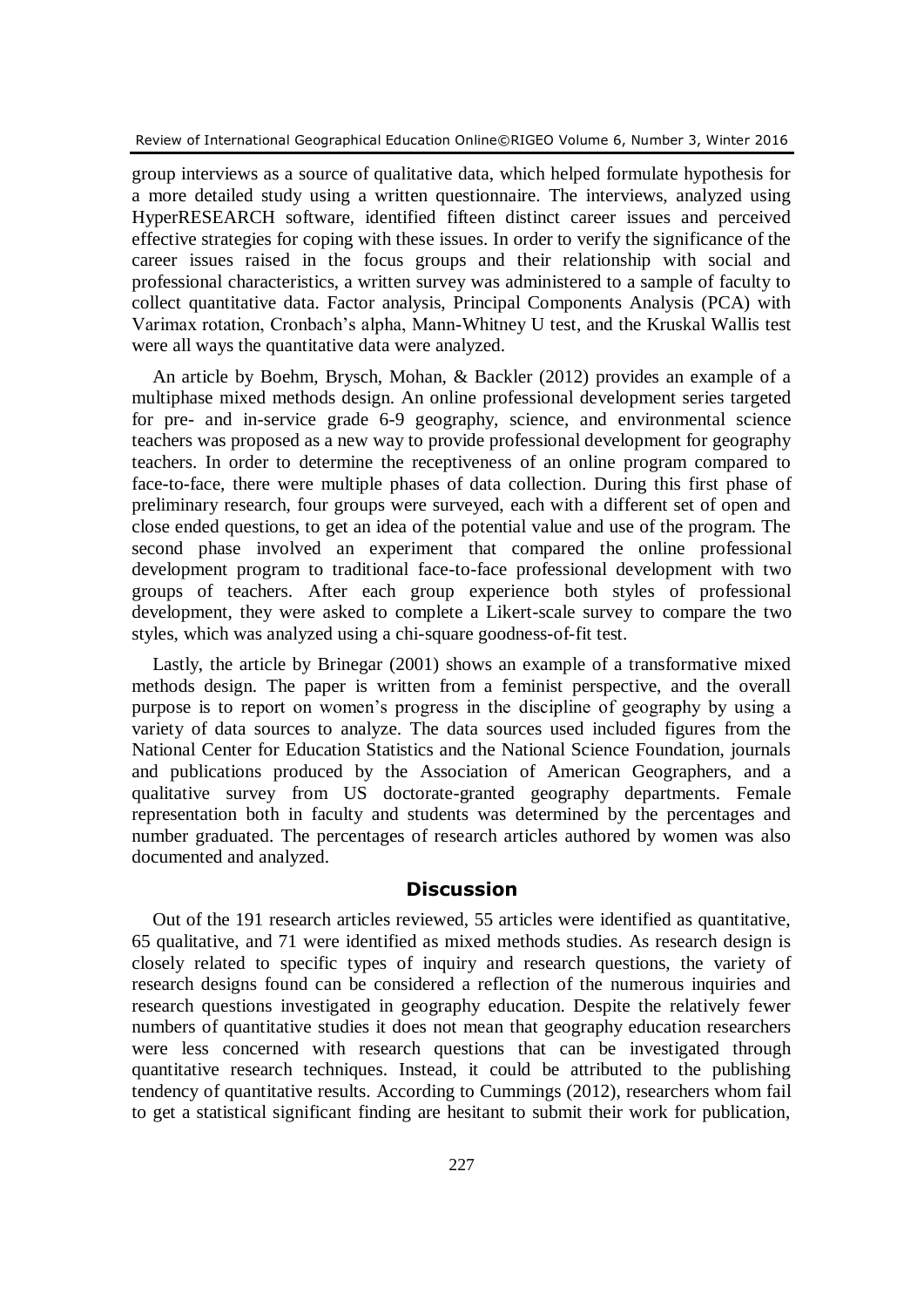while those who have statistical significance are more likely to be accepted and published This is also called the "file drawer problem" as suggested by Rosenthal (1979), where publication bias occurs in journals by depicting only 5% of studies conducted while the other 95% are filed away due to nonsignificant results. In contrast, research that adopted qualitative or mixed methods research designs is relatively free from the restraint of statistical significance.

This study found that the most popular statistical analysis methods in geography education are *t*-test and the analysis of variance (ANOVA) as most of the studies involve comparing two or more means. For reporting the results of analysis, *p*-value was almost the only indicator used to determine significance of the findings. Few studies reported confidence intervals or effect sizes, and no single study reported both together. According to the American Psychological Association (2009), reporting both confidence intervals and effect sizes has been highly recommended in reporting quantitative research in education. Scholars also suggest that effect sizes can be more useful when reported with confidence intervals (Preacher & Kelly, 2011). In addition, according to the recommendations by American Psychological Association for reporting educational research, all basic information about the data, such as descriptive statistics (e.g., mean, standard deviation, and original units) must be reported at all times because providing such information helps replicating the study and eventually accumulating knowledge. However, reporting confidence intervals and effect sizes is still uncommon in geography education research.

There is little consistency in the types of studies undertaken using qualitative methods. While the methods used for this study were placed into three main categories, the sub-categories varied widely. The 65 articles that were categorized as qualitative adopted a total of 26 slightly different methods to collect data. Among the studies reviewed, there was not a single pair of articles of which the results are comparable. Each study deals with perceptions, opinions, understandings, and other not-easily measured characteristics of a specific group of individuals in a unique context.

As mentioned earlier, data can be collected and analyzed in various combinations of quantitative and qualitative methods to be considered mixed methods. This being said, there is not one correct way to perform mixed methods research. Each article identified the data collected, a mandatory section of a published research article, but very few of the articles discussed the data collection methods and analysis exclusively or extensively. This made it difficult to decipher which mixed methods design was used based upon Creswell and Plano Clark's design definitions (2007, 2011), leaving it up to the judgement of the research team.

The purpose of this review was to examine research methods, techniques, and reporting strategies that have been commonly used in geography education and provide a list of example research studies representing those methods. This article does not discuss in detail all of the various ways data is collected and analyzed but we do hope it provides a starting point on what type of research design and methodological approach you will want to conduct with some examples of how it was used in context. Some researchers may want to explore large statistical datasets, such as the National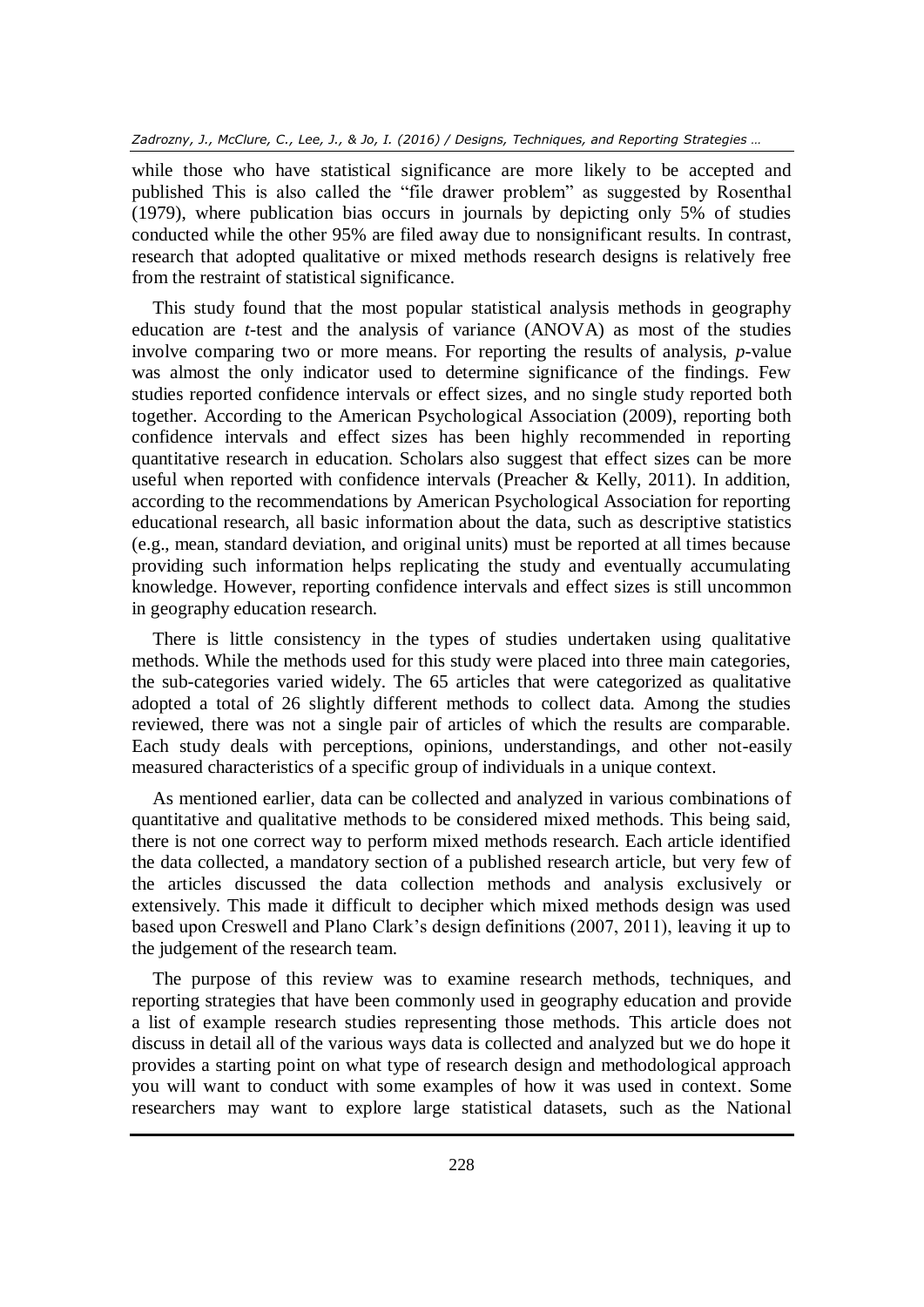Assessment of Educational Progress (NAEP) results, while others want a more personal experience concentrated on interviews and focus groups to understand a problem. Whichever type of researcher you may be it is important to know where to begin. This paper will serve geography education researchers, especially for early career scholars and graduate students, as a reliable reference to reviewing and comparing various research methods used in the field and deciding appropriate ones for their own research endeavor.

# **Conclusions and Recommendations**

*A Road Map for 21st Century Geography Education: Geography Education Research*  Committee called for an increase in replicable studies that will increase the knowledge and quality of research in geography education. This is another call to the geography education research community to increase the number of sound research protocols and designs in the discipline (Downs 1994, Stoltman, 1997). In order to build a base for future research that is grounded on the previous research design and findings, a clear and detailed report of the methodologies and the results is critical. The views expressed in this article are based upon the authors and we do not expect everyone to agree. We acknowledge that our findings may be different than the original intentions of the authors cited and studied. However, our conclusions express our recommendation for an immediate call of action to publish stronger research articles in geography that build upon existing research literature and studies, producing more longitudinal and transformative works.

We looked at quantitative studies and saw the majority of researchers use NHST, and we discuss the advantages of including effect sizes and confidence intervals into the results to provide a more accurate picture of the research. It is not the purpose of this article to argue that we should follow this new method because other disciplines have already accepted it. Rather, we suggest that reporting practical significance of the study findings contribute to building a more comprehensive knowledge about the phenomena investigated in geography education research studies.

Based on the qualitative studies reviewed, we conclude that geography education researchers can benefit from more coordinated research efforts across topic. The primary purpose of these studies was to better understand how various teaching styles, project types, learning environments, and other factors influence how geography is taught and learned across age groups, educational levels, and cultural backgrounds. It would be worthwhile to investigate the same research questions using the same methodologies but with different participants in different geographical and educational settings. This can be accomplished when studies report the methodologies and research procedures in greater detail.

A mixed methods methodology is a valuable research design in the field of geography education. Collecting and analyzing both quantitative and qualitative data proves to be beneficial in improving various aspects of research. Whether it is about GIS, professional development, or the teaching and learning of geography, mixed methods can help answer the research questions in a unique way different from a lone quantitative or qualitative research design. We suggest that when submitting a mixed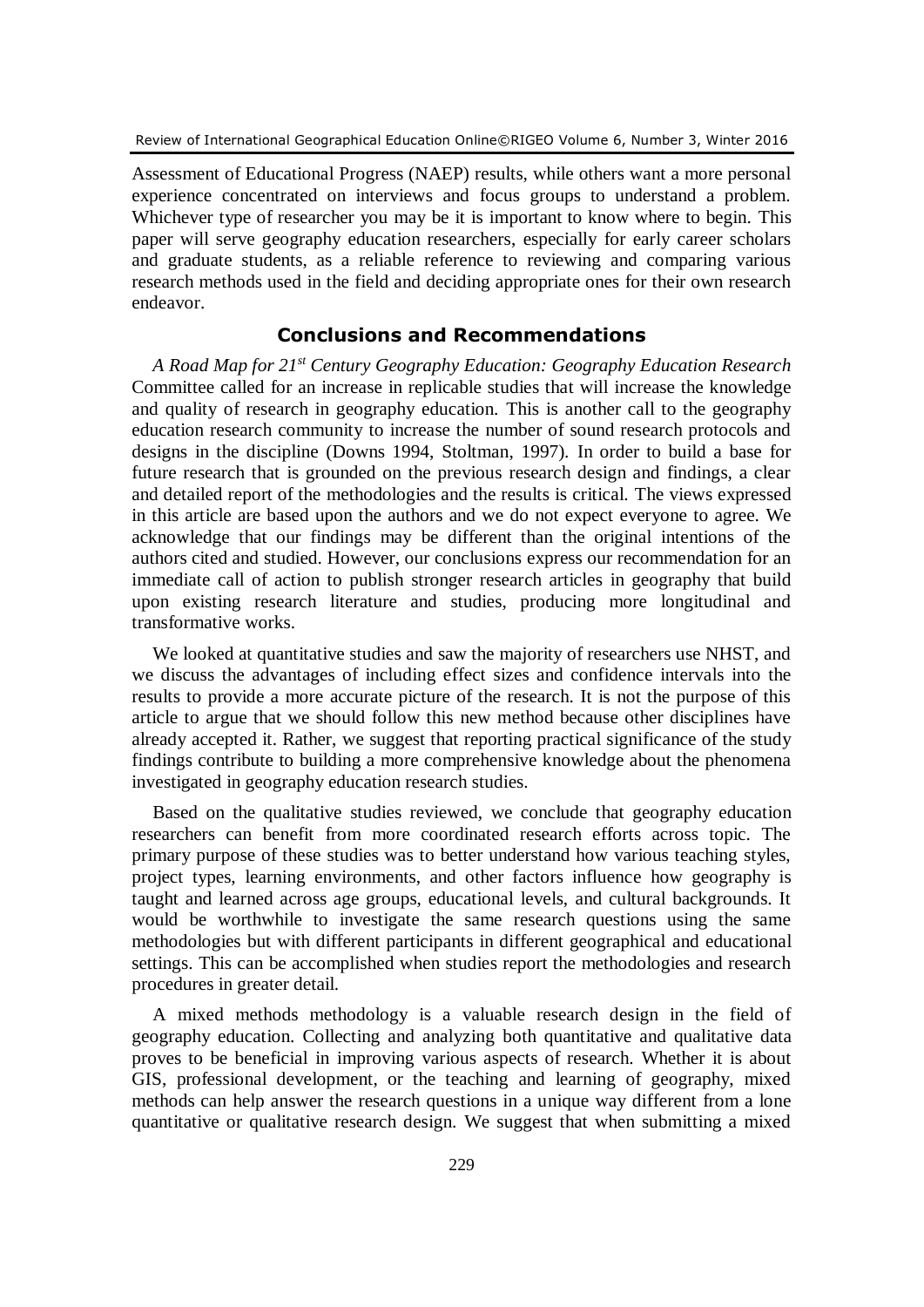*Zadrozny, J., McClure, C., Lee, J., & Jo, I. (2016) / Designs, Techniques, and Reporting Strategies …*

methods study for publication, the article should address all the necessary components of a mixed methods design as outline by Creswell and Plano Clark (2007, 2011). These components include: data collection methods; data analysis methods; the timing of when the methods were employed, such as qualitative then quantitative, vice versa, or at the same time; and, the purpose of conducting mixed methods. Following this reporting style is a good habit no matter what methodology and design is used.

We strongly encourage future geography education researchers to look at how previous research in geography education has been done and take this article into consideration when developing their own research designs. Research can be intimidating, but there are plenty of exemplar studies out there that we can refer to guiding our research questions. The geography education community must find a way to move forward effectively so that in ten years we are not repeating ourselves about the need for more data and research.

### **References**

- American Psychological Association. (2009). *Publication manual of the American Psychological Association* (6<sup>th</sup> ed.). Washington, DC: American Psychological Association.
- Battersby, S. E., Golledge, R. G., & Marsh, M. J. (2006). Incidental learning of geospatial concepts across grade levels: Map overlay. *Journal of Geography, 105* (4), 139-146.
- Bednarz, S. (2000). Geography Education Research in the *Journal of Geography* 1988-1997. *International Research in Geographical and Environmental Education, 9*(2), 128-140.
- Bednarz, S. W., Heffron, S. and Huynh, N. T. (Eds.). (2013). *A road map for 21st century geography education: Geography education research* (A report from the Geography Education Research Committee of the Road Map for 21<sup>st</sup> Century Geography Education Project). Washington, DC: Association of American Geographers.
- Bent, G. J., Bakx, A., & den Brok, P. (2014). Pupils' perceptions of geography in Dutch primary schools: Goals, outcomes, classrooms environment, and teacher knowledge and performance. *Journal of Geography, 113* (1), 20-34.
- Boehm, R. G., Brysch, C, P., Mohan, A., & Backler, A. (2012). A new pathway: Video-based professional development in geography. *Journal of Geography, 111* (2), 41-53.
- Bogdan, R. C. & Biklen, S. K. (2007). *Qualitative research for education: An introduction to theories and methods* (5<sup>th</sup> ed.). India: Pearson Education.
- Brinegar, S. J. (2001). Female representation in the discipline of geography. *Journal of Geography in Higher Education, 25* (3), 311-320.
- Clifford, N., Cope, M., Gillespie, T., & French, S. (Eds.). 2016. *Key methods in geography* (3<sup>rd</sup>) ed.). Los Angeles, CA: SAGE Publications.
- Cohen, L., Manion, L., & Morrison, K. (Eds.). (2011). *Research methods in education* (7<sup>th</sup> ed.). New York, NY: Routledge.
- Creswell, J. W. (2014). *Research design: Qualitative, quantitative, and mixed methods*  approaches (4<sup>th</sup> ed.). Los Angeles, CA: SAGE Publications.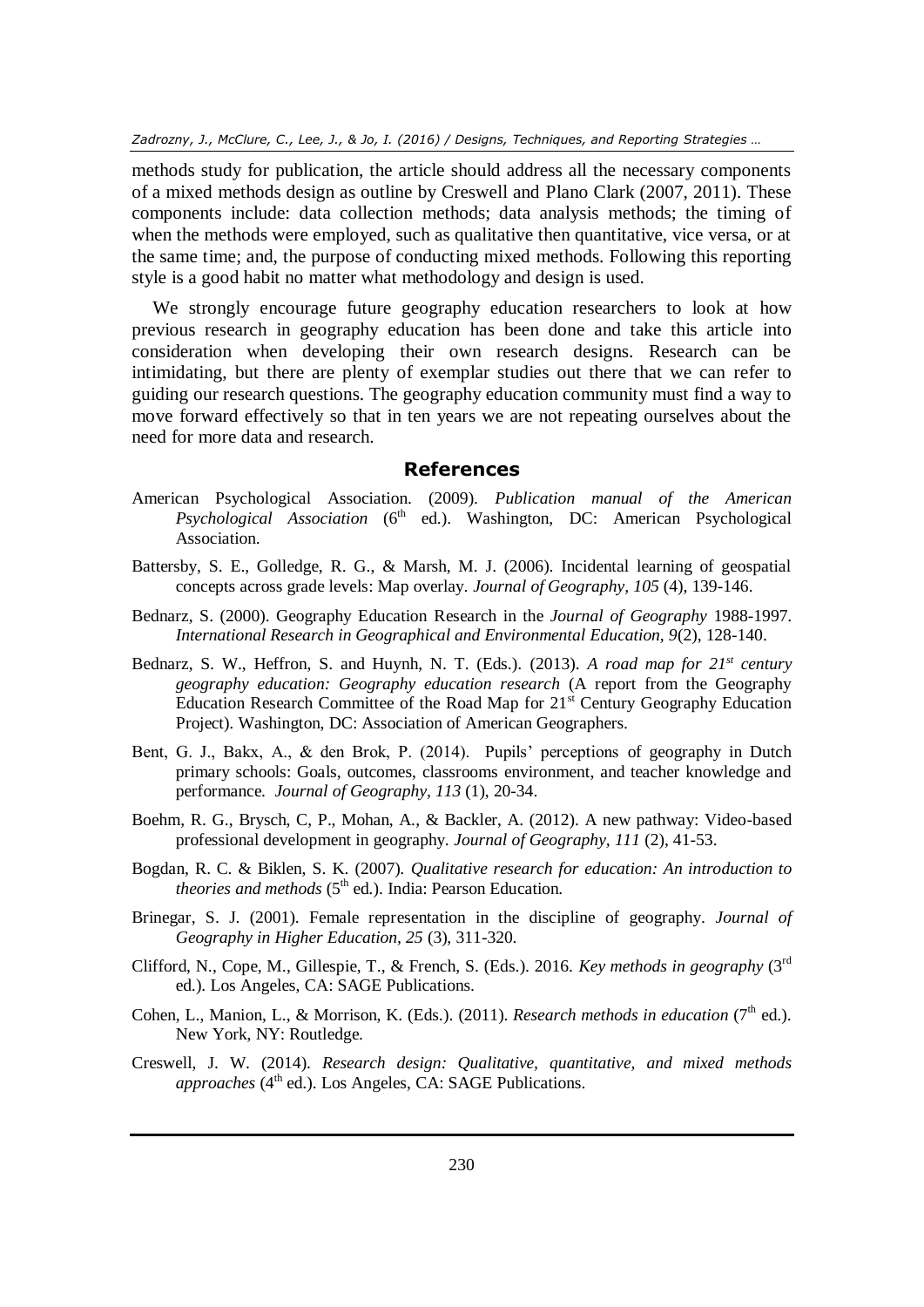- Creswell, J. W. & Plano Clark, V. L. (2007). *Designing and conducting mixed methods research.* Los Angeles, CA: SAGE Publications.
- Creswell, J. W. & Plano Clark, V. L. (2011). *Designing and conducting mixed methods*  research (2<sup>nd</sup> ed.). Thousands Oaks, CA: SAGE Publications.
- Cumming, G. (2006). *Meta-analysis: Pictures that explain how experimental findings can be integrated.* Paper presented at the International Conference on Teaching Statistics, Brazil.
- Cumming, G. (2012). *Understanding the new statistics: Effect sizes, confidence intervals, and meta-analysis.* New York, NY: Routledge.
- Cumming, G., Fidler, F., Leonard, M., Kalinowski, P., Christiansen, A., Kleinig, A., Wilson, S. (2007). Statistical reform in psychology: Is anything changing? *Psychological Science 18* (3): 230-232.
- Denzin, N. K. & Lincoln, Y. S. (Eds.). (2013). *Collecting and interpreting qualitative materials*. Thousands Oaks, CA: SAGE Publications.
- Denzin, N. K., & Lincoln, Y. S. (2013). Introduction: The discipline and practice of qualitative research. In Denzin & Lincoln (Eds.), *Collecting and interpreting qualitative materials* (pp. 1-41). Thousand Oaks, CA: SAGE Publications.
- DiBiase, D., & Kidwai, K. (2010). Wasted on the young? Comparing the performance and attitudes of younger and older US adults in an online class on geographic information. *Journal of Geography in Higher Education, 34* (3), 299-326.
- Diggle, P. J. & Chetwynd, A. G. (2011). *Statistics and scientific method: An introduction for students and researchers.* New York, NY: Oxford University Press.
- Downs, R. (1994). The need for research in geography education: It would be nice to have some data. *Journal of Geography, 93* (1), 57-60.
- Dummer, T. J. B., Cook, I. G., Parker, S. L., Barrett, G. A., & Hull, A. P. (2008) Promoting and assessing 'deep learning' in geography fieldwork: An evaluation of reflective field diaries. *Journal of Geography in Higher Education, 32* (3), 459-479.
- Glass, G. V. (1976). Primary, secondary, and meta-analysis of research. *Educational Researcher, 5*, 3-8.
- Gomez, B. & Jones, J. P. (Eds.). (2010). *Research methods in geography: A critical introduction*. Malden, MA: Blackwell Publishing Ltd.
- Gravetter, F. J., & Wallnau, L. B. (2008). *Statistics for the behavioral sciences* (8<sup>th</sup> ed.). Belmont, CA: Wadsworth Cengage Learning.
- Höhnle, S., Schubert, J. C., & Uphues, R. (2013). What are the constraints to GIS usage? Selected results of a teacher survey about constraints in the school context. *International Research in Geographical and Environmental Education, 22* (3), 226-240.
- Huang, K. H. (2011). A GIS-interface web site: Exploratory learning for geography curriculum. *Journal of Geography, 110* (4), 158-165.
- Jo, I., & Bednarz, S. W. (2011). Textbook questions to support spatial thinking: Differences in spatiality by question location. *Journal of Geography, 110* (2), 70-80.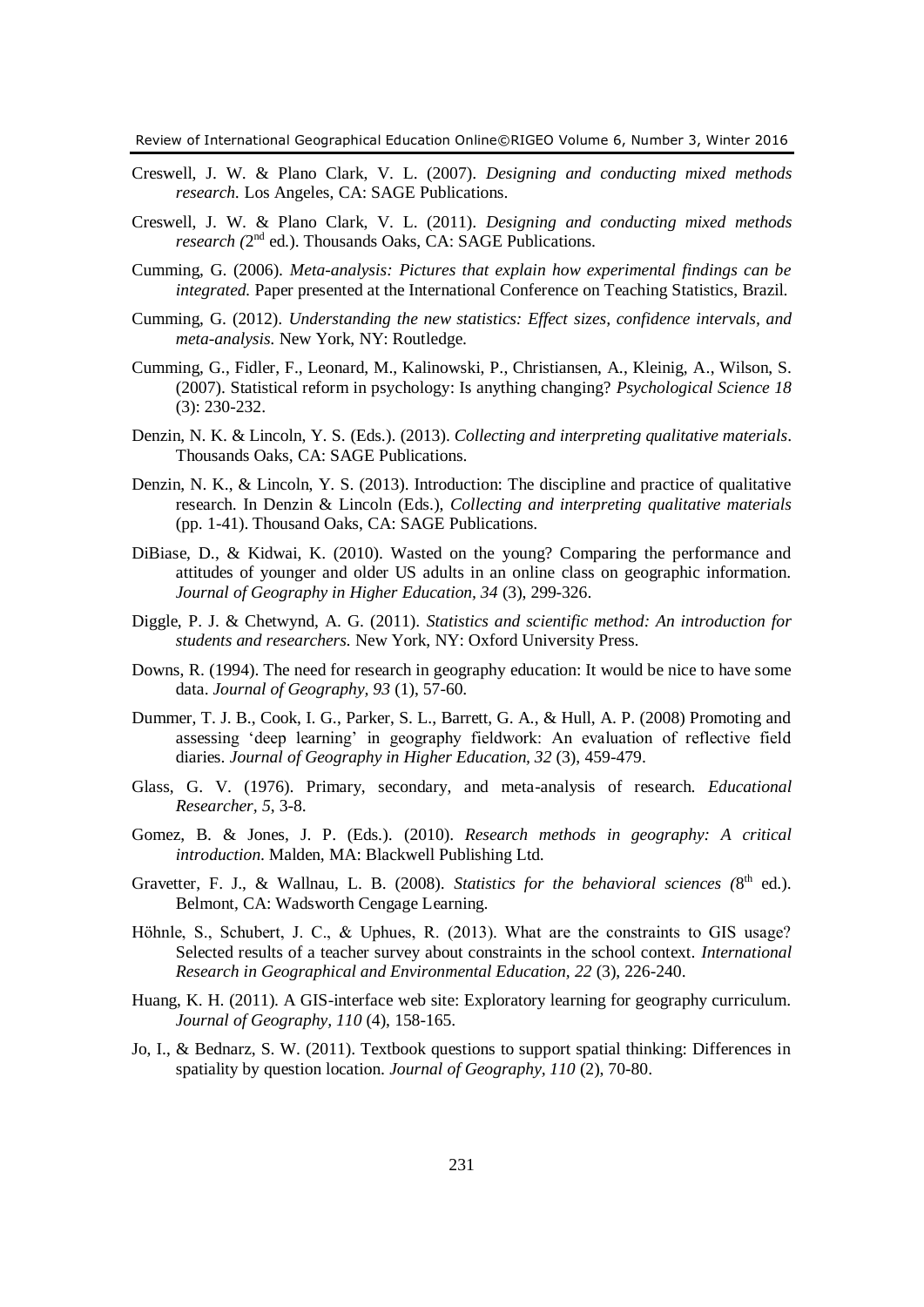*Zadrozny, J., McClure, C., Lee, J., & Jo, I. (2016) / Designs, Techniques, and Reporting Strategies …*

- Ketlhoilwe, M. J. (2013). Governmentality in environmental education policy discourses: A qualitative study of teachers in Botswana. *International Research in Geographical and Environmental Education, 22* (4), 291-302.
- Kim, M. (2011). Quantitative methods in geography education research: Concept and application of effect size. *Journal of Korean Association of Geographic and Environmental Education, 19* (2), 16.
- Kulo, V. A., & Bodzin, A. M. (2011). Integrating geospatial technologies in an energy unit. *Journal of Geography*, *110* (6), 239-251.
- Kwan, T. (2008). Environmental learning using a problem-based approach in the field: A case study of a Hong Kong school. *International Research in Geographical and Environmental Education, 17* (2), 93-113.
- Lee, J., & Bednarz, R. (2012). Components of spatial thinking: Evidence from a spatial thinking ability test. *Journal of Geography, 111* (1), 15-26.
- Liu, X. S., Loudermilk, B., & Simpson, T. (2014). Introduction to sample size choice for confidence intervals based on t statistics. *Measurement in Physical Education and Exercise Science, 18*, 91.
- Milson, A. J., & Earle, B. D. (2008). Internet-based GIS in an inductive learning environment: A case study of ninth-grade geography students. *Journal of Geography, 106* (6), 227-237.
- Patton, M. Q. (2002). *Qualitative research and evaluation methods*. Thousand Oaks, CA: SAGE Publications.
- Preacher, K. J., & Kelly, K. (2011). Effect size measures for mediation models: Quantitative strategies for communicating indirect effects. *Psychological Methods, 16* (2), 93-115.
- Rosenthal, R. (1979). The "file drawer problem" and tolerance for null results. *Psychological Bulletin, 86* (3), 638-641.
- Schmidt, F. L. (1996). Statistical significance testing and cumulative knowledge in psychology: Implications for training of researchers. *Psychological Methods, 1* (2), 115-129.
- Sirkin, R. M. (2006). *Statistics for the social sciences* (3<sup>rd</sup> ed.). Thousand Oaks, CA: SAGE Publications.
- Smith, M. L., & Glass, G. V. (1977). Meta-analysis of psychotherapy outcome studies. *American Psychologist, 32*, 752-760.
- Solem, M. N. & Foote, K. E. (2006). Concerns, attitudes, and abilities of early-career geography faculty. *Journal of Geography in Higher Education, 30* (2), 199-234.
- Stoltman, J. (1997). Geography curriculum and instruction research since 1950 in the United States. In R.G. Boehm and J. Petersen (Eds.), *The first assessment: Research in geographic education* (pp.131-170). San Marcos, TX: The Gilbert M. Grosvenor Center for Geographic Education.
- Tashakkori, A., & Creswell, J. W. (2008). Editorial: Mixed methodology across disciplines. *Journal of Mixed Methods Research, 2* (1), 3-6.
- Thompson, B. (2006). *Foundations of behavioral statistics: An insight-based approach*. New York, NY: The Guilford Press.